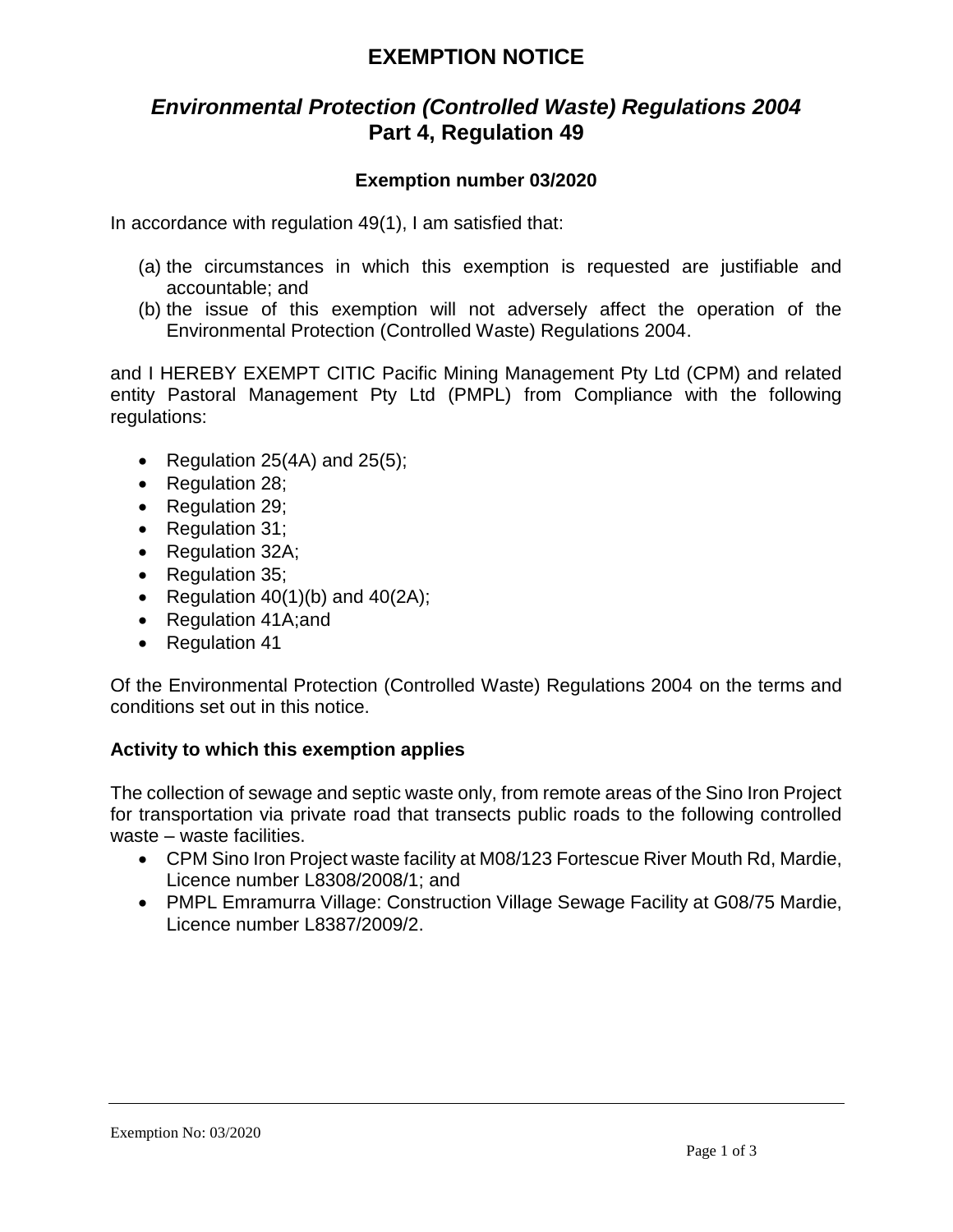## **Conditions of Exemption**

This exemption is subject to the conditions specified below:

- 1. CPM is only granted an exemption in relation to the transportation of sewage, as listed in Schedule 1 of the Environmental Protection (Controlled Waste) Regulations 2004, collected from remote areas of the CPM Sino Iron Project for unloading at:
	- CPM Sino Iron Project waste facility at M08/123 Fortescue River Mouth Rd, Mardie L8308/2008/1; and
	- PMPL Emramurra Village: Construction Village Sewage Facility at G08/75 Mardie, L8387/2009/2.
- 2. CPM must ensure that the routes to the waste facilities only transects the public road network at the following locations.
	- Fortescue River Mouth Access Road (413416mE, 7670821mN); and
	- North West Coastal Highway (421901mE, 7669673mN); and
	- North West Coastal Highway (421837mE, 7669560mN).
- 3. CPM must record the following information about each load of controlled waste:
	- a) Type of controlled waste;
	- b) Amount of controlled waste;
	- c) Date(s) controlled waste collected and unloaded; and
	- d) Waste facility where controlled waste was unloaded.

CPM will be required to submit the above details in relation to sewage waste unloaded at the Sino Iron Project waste facility and PMPL Emramurra Village: Construction Village Sewage Facility, to the Manager Controlled Waste at the Department of Water and Environmental Regulation on an annual basis for the financial year.

In accordance with sub regulation 49(2E) if a condition of this exemption notice is breached, the exemption ceases to have effect.

## **Period of Exemption**

This exemption begins on the date of this notice and ends on 30 April 2023.